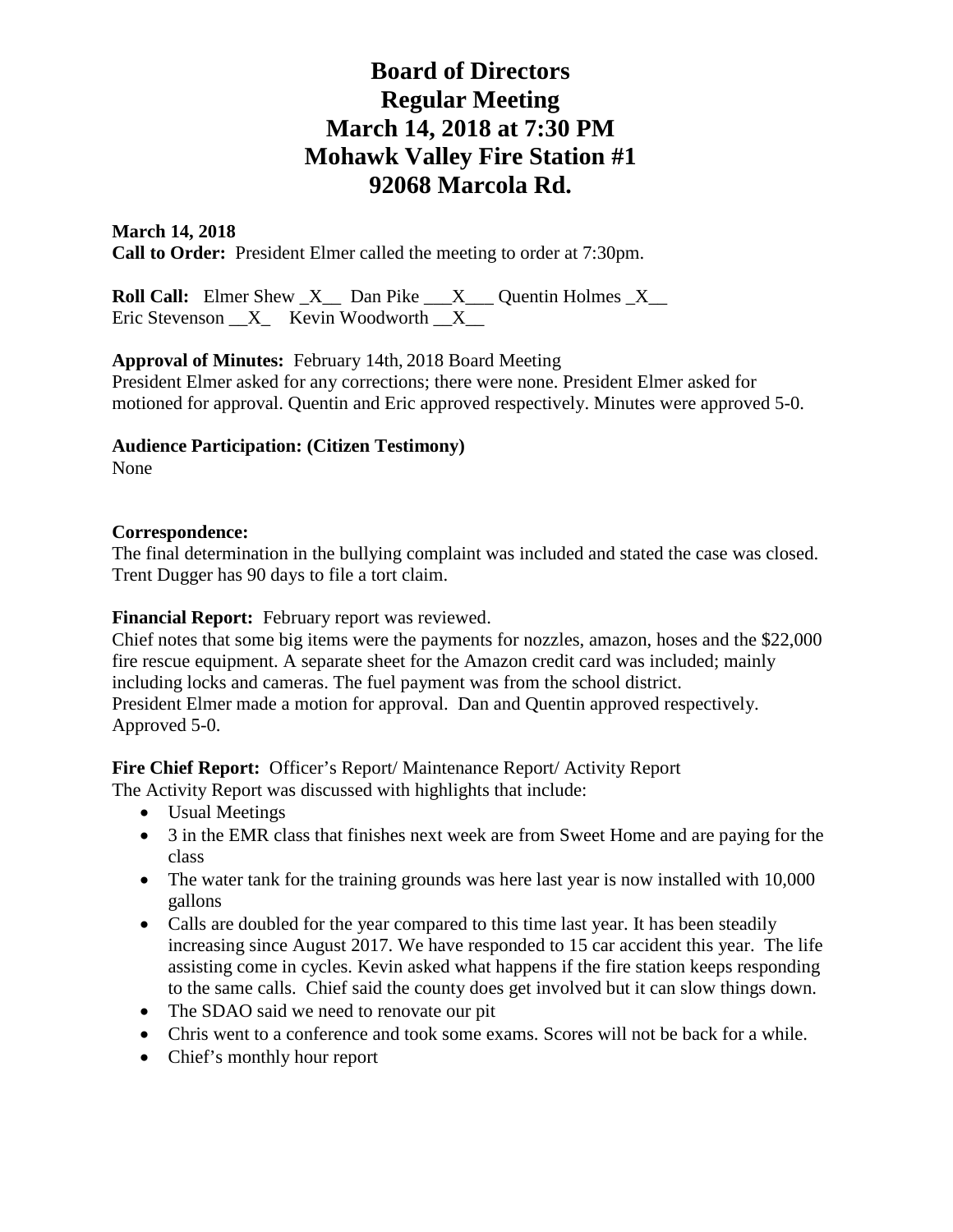# **Board of Directors Regular Meeting March 14, 2018 at 7:30 PM Mohawk Valley Fire Station #1 92068 Marcola Rd.**

# Maintenance Report

The Maintenance Report was discussed with highlights that include:

- 1441 was receiving parts of all over the county
- Yard maintenance with nice weather
- Cab switch for the tender that went to the Milli fire has had several issues such as we were sent the wrong switch and then received a good switch with the wrong programming.
- We helped to a fit test for Rainbow Water since they were fined by OSHA

## **Old Business**:

1. Station 2 There is no new news.

## 2. Meeting Times

The board approved to start the board meetings at 7pm starting July  $1<sup>st</sup>$ . Quentin, Kevin, and Eric approved respectively. The motion was approved 5-0.

## 3. Bond

The bond has been officially filed and the county did not have any objections. The rules have changed. The Board and Chief can only state facts, but cannot drum up support for the bond. Dave from Sweet Home was just recently trained by the SDAO for bond rules. He came and talked to the volunteers. Volunteers cannot wear their uniforms or say they are a volunteer when getting supporting for the bond. A Public Action Committee (PAC) is being formed so if anyone has questions, the PAC can answer them. Currently the PAC has 3 citizens but hoping for some volunteers to join. The Chief will help educate the PAC on terminology.

## **New Business:**

1. Budget Schedule

The schedule is included in the packet. A letter was sent to the budget committee. If there are no objections, a public notice will be sent out. The notice has to be at least 2 weeks in advance of the meeting and there must be a 5 day wait before another notice. They will occur after the board meetings. Quentin wanted to know what we do since the bond isn't until May. We go through the budget cycle as normal and if we get the bond, the auditor will do an amendment with the Chief.

## 2. Chief Annual Review

Chief is giving the board over a month to work on his evaluation. It will be discussed in April. April 1 will be his one-year. The review can be public unless the Chief's asks for an executive session. Chief wanted the board to know that two people have complained that were wasn't a community room. That has been the case for over 16 years. We do have a